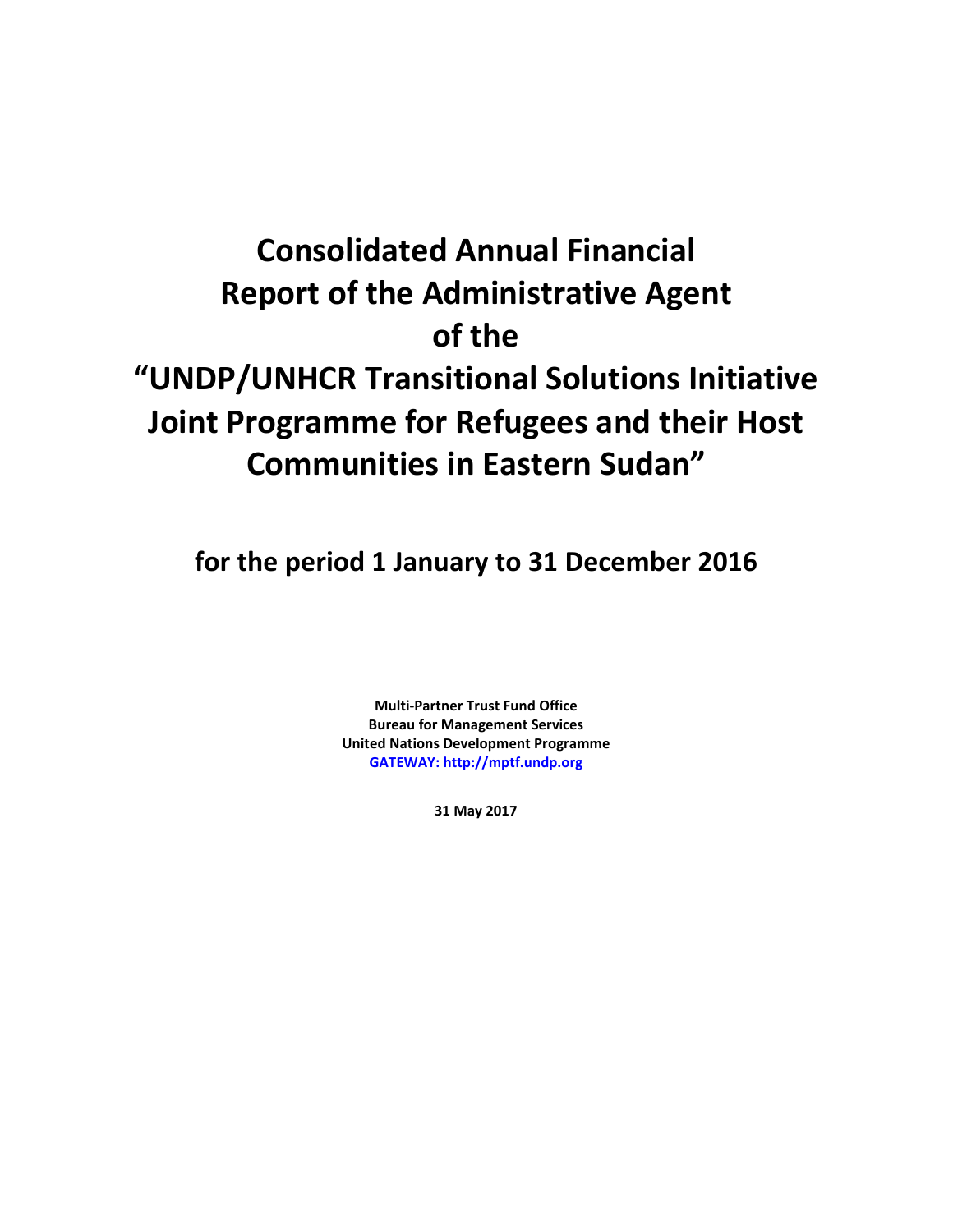JP SUDAN REFUGEES FUND CONSOLIDATED ANNUAL FINANCIAL REPORT **2016**

# **PARTICIPATING ORGANIZATIONS CONTRIBUTORS**



United Nations Development Programme



United Nations High Commission for Refugees



NETHERLANDS



NORWAY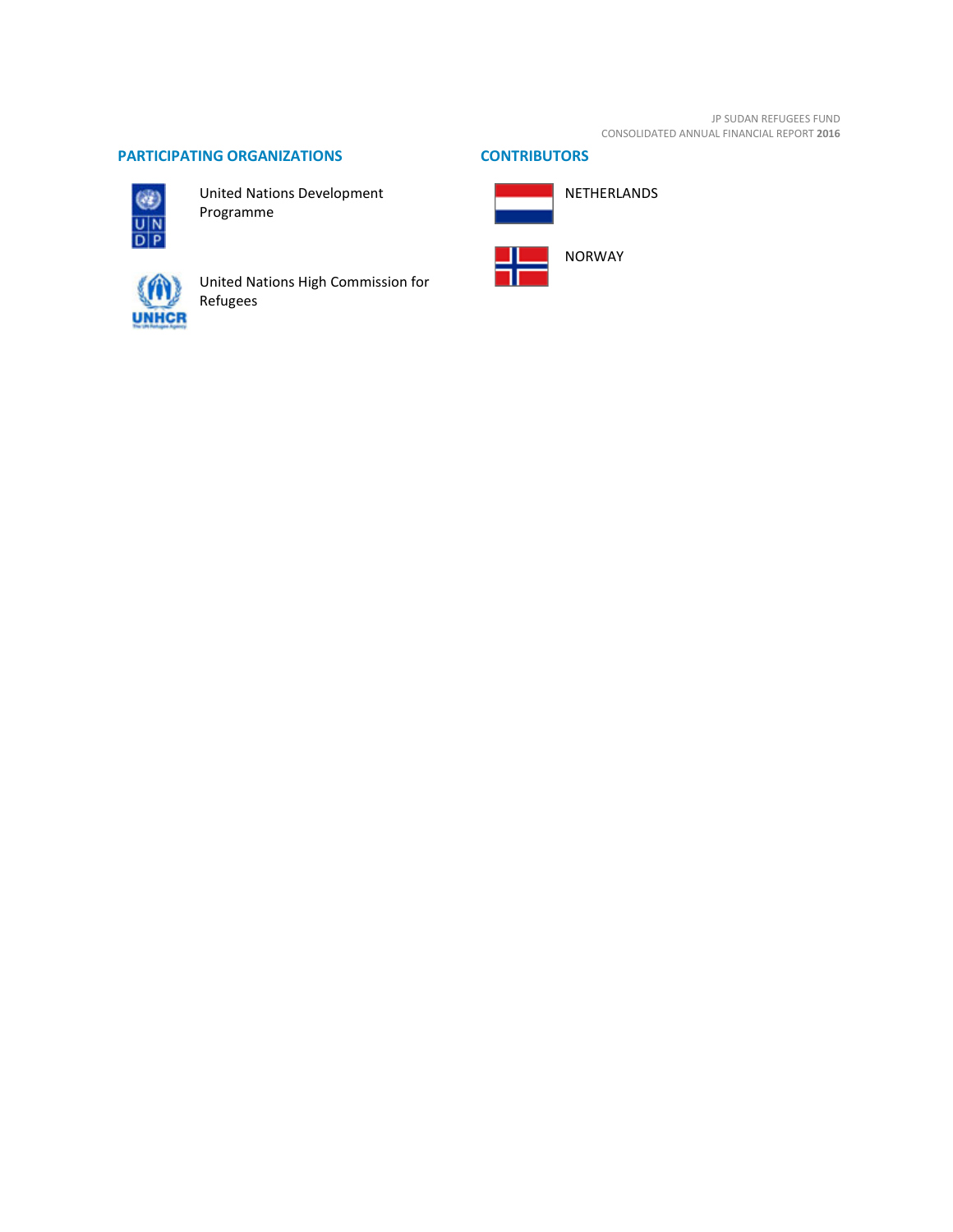Amount approved by the Steering Committee for a project/programme.

#### **Approved Project/Programme**

A project/programme including budget, etc., that is approved by the Steering Committee for fund allocation purposes.

#### **Contributor Commitment**

Amount(s) committed by a donor to a Fund in a signed Standard Administrative Arrangement with the UNDP Multi-Partner Trust Fund Office (MPTF Office), in its capacity as the Administrative Agent. A commitment may be paid or pending payment.

#### **Contributor Deposit**

Cash deposit received by the MPTF Office for the Fund from a contributor in accordance with a signed Standard Administrative Arrangement.

#### **Delivery Rate**

The percentage of funds that have been utilized, calculated by comparing expenditures reported by a Participating Organization against the 'net funded amount'.

#### **Indirect Support Costs**

A general cost that cannot be directly related to any particular programme or activity of the Participating Organizations. UNDG policy establishes a fixed indirect cost rate of 7% of programmable costs.

# **Net Funded Amount**

Amount transferred to a Participating Organization less any refunds transferred back to the MPTF Office by a Participating Organization.

#### **Participating Organization**

A UN Organization or other inter-governmental Organization that is an implementing partner in a Fund, as represented by signing a Memorandum of Understanding (MOU) with the MPTF Office for a particular Fund.

#### **Project Expenditure**

The sum of expenses and/or expenditure reported by all Participating Organizations for a Fund irrespective of which basis of accounting each Participating Organization follows for donor reporting.

#### **Project Financial Closure**

A project or programme is considered financially closed when all financial obligations of an operationally completed project or programme have been settled, and no further financial charges may be incurred.

#### **Project Operational Closure**

A project or programme is considered operationally closed when all programmatic activities for which Participating Organization(s) received funding have been completed.

#### **Project Start Date**

Date of transfer of first instalment from the MPTF Office to the Participating Organization.

#### **Total Approved Budget**

This represents the cumulative amount of allocations approved by the Steering Committee.

#### **US Dollar Amount**

The financial data in the report is recorded in US Dollars and due to rounding off of numbers, the totals may not add up.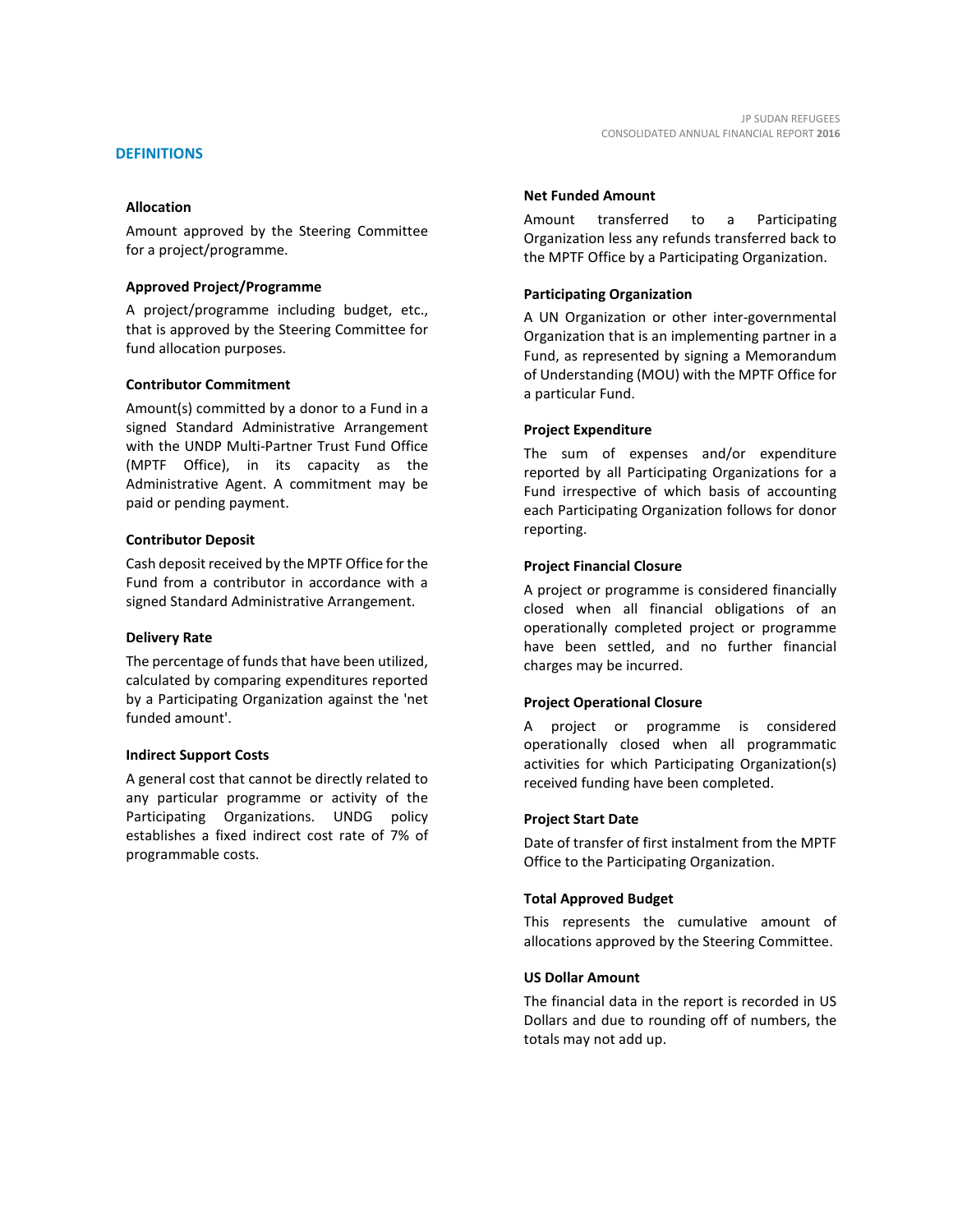#### JP SUDAN REFUGEES CONSOLIDATED ANNUAL FINANCIAL REPORT 2016

# **TABLE OF CONTENTS**

| 5 |
|---|
|   |
|   |
|   |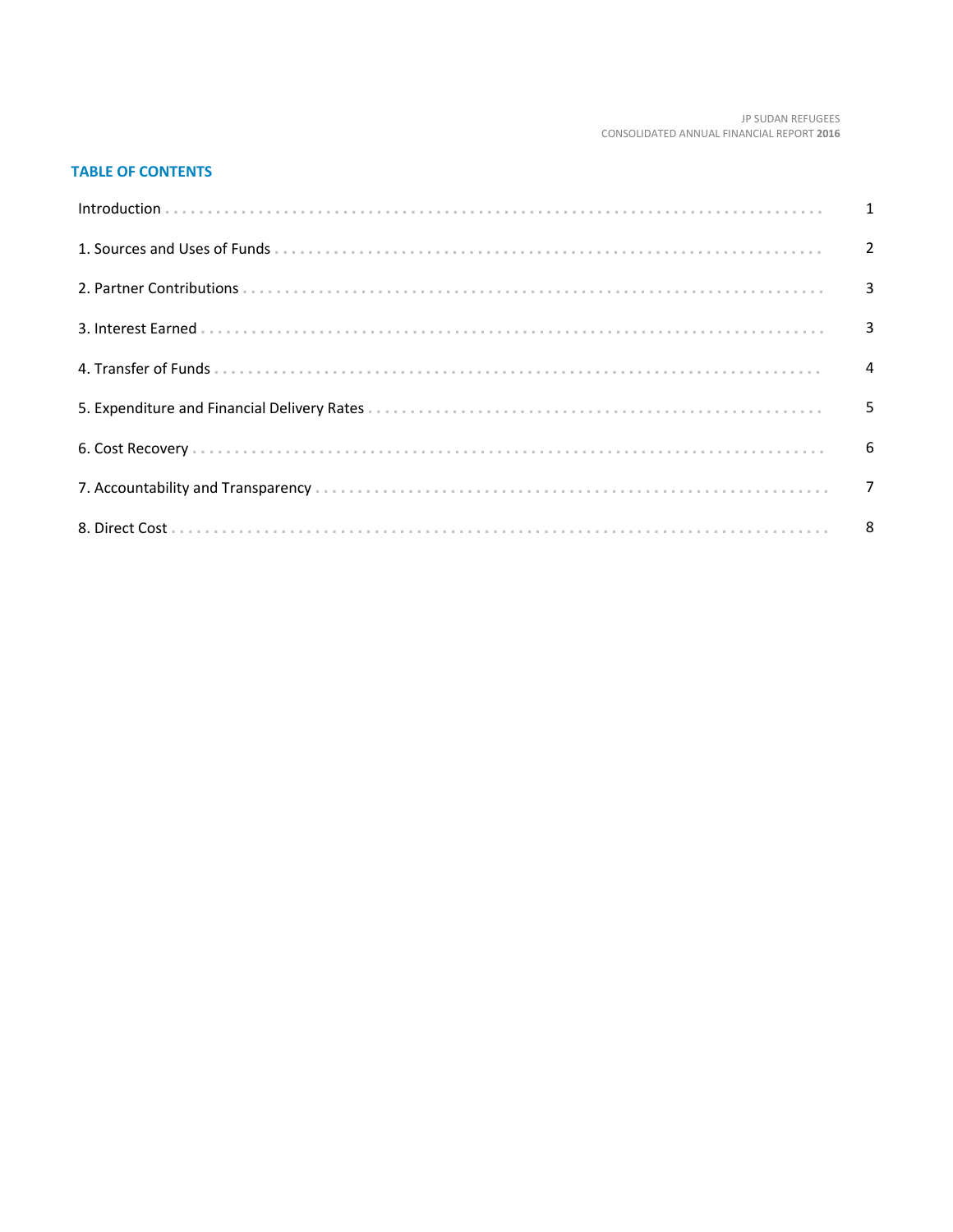#### **INTRODUCTION**

This Consolidated Annual Financial Report of the **JP Sudan Refugees** is prepared by the United Nations Development Programme (UNDP) Multi-Partner Trust Fund Office (MPTF Office) in fulfillment of its obligations as Administrative Agent, as per the terms of Reference (TOR), the Memorandum of Understanding (MOU) signed between the UNDP MPTF Office and the Participating Organizations, and the Standard Administrative Arrangement (SAA) signed with contributors.

The MPTF Office, as Administrative Agent, is responsible for concluding an MOU with Participating Organizations and SAAs with contributors. It receives, administers and

manages contributions, and disburses these funds to the Participating Organizations. The Administrative Agent prepares and submits annual consolidated financial reports, as well as regular financial statements, for transmission to contributors.

This consolidated financial report covers the period 1 January to 31 December **2016** and provides financial data on progress made in the implementation of projects of the **JP Sudan Refugees**. It is posted on the MPTF Office GATEWAY [\(http://mptf.undp.org/factsheet/fund/JSD00\)](http://mptf.undp.org/factsheet/fund/JSD00).

The financial data in the report is recorded in US Dollars and due to rounding off of numbers, the totals may not add up.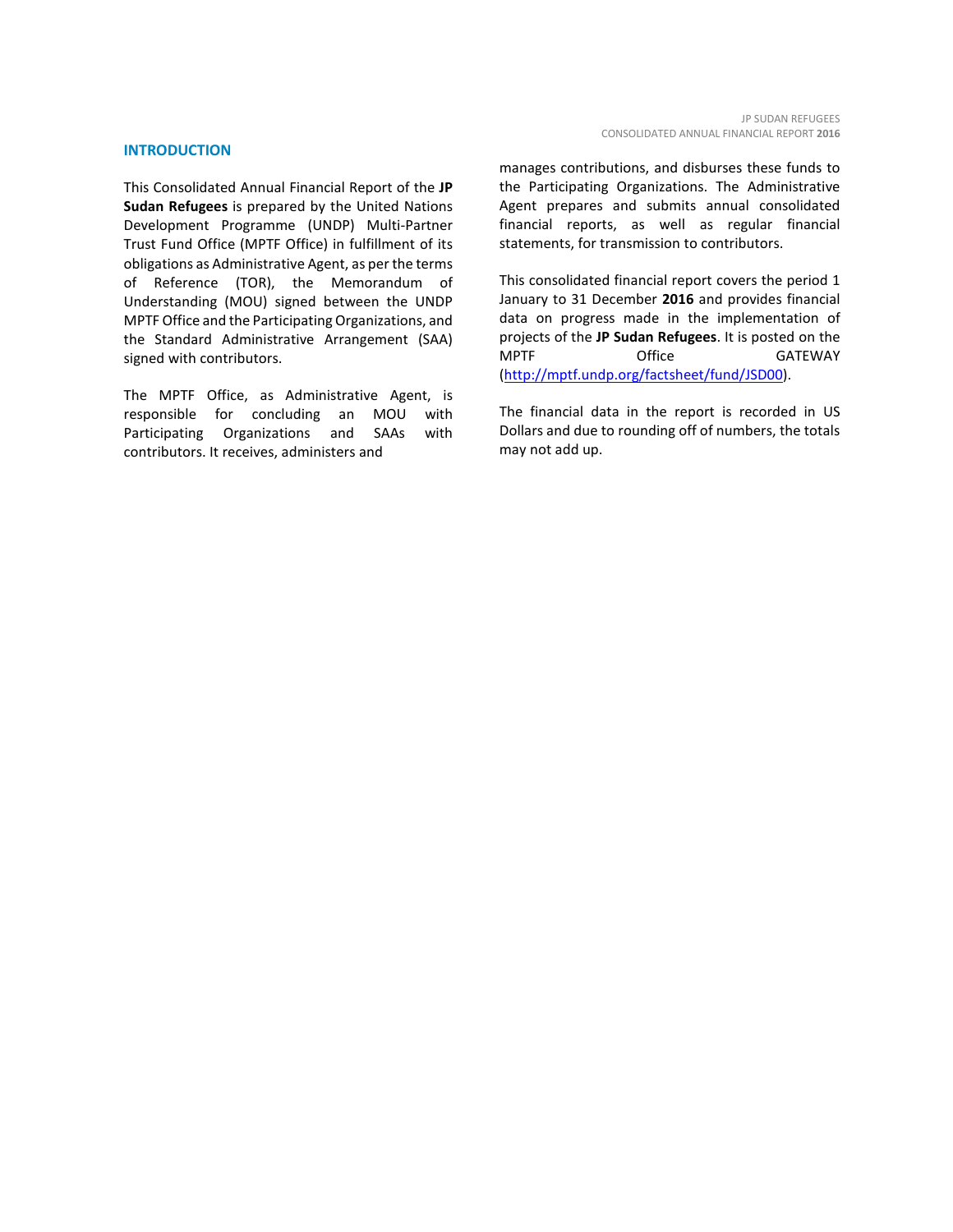#### **2016 FINANCIAL PERFORMANCE**

This chapter presents financial data and analysis of the **JP Sudan Refugees** using the pass-through funding modality as of 31 December **2016**. Financial information for this Fund is also available on the MPTF Office GATEWAY, at the following address: [http://mptf.undp.org/factsheet/fund/JSD00.](http://mptf.undp.org/factsheet/fund/JSD00)

#### **1. SOURCES AND USES OF FUNDS**

As of 31 December **2016**, 2 contributors deposited US\$ **5,355,999** in contributions and US\$ **4,503** was earned in interest. Refunds to contributors were US\$ **(144,634)**

The cumulative source of funds was US\$ **5,215,868**.

Of this amount, US\$ **5,051,940** has been net funded to **2** Participating Organizations, of which US\$ **5,051,855** has been reported as expenditure. The Administrative Agent fee has been charged at the approved rate of 1% on deposits and amounts to US\$ **53,560**. Table 1 provides an overview of the overall sources, uses, and balance of the **JP Sudan Refugees** as of 31 December 2016.

### **Table 1. Financial Overview, as of 31 December 2016 (in US Dollars)**

|                                                           | Annual 2015 | Annual 2016 | <b>Cumulative</b> |
|-----------------------------------------------------------|-------------|-------------|-------------------|
| <b>Sources of Funds</b>                                   |             |             |                   |
| Contributions from donors                                 |             |             | 5,355,999         |
| Fund Earned Interest and Investment Income                | 177         |             | 4,503             |
| Interest Income received from Participating Organizations |             |             |                   |
| Refunds by Administrative Agent to Contributors           |             | (144, 634)  | (144, 634)        |
| Fund balance transferred to another MDTF                  |             |             |                   |
| Other Income                                              |             |             |                   |
| <b>Total: Sources of Funds</b>                            | 177         | (144, 634)  | 5,215,868         |
| <b>Use of Funds</b>                                       |             |             |                   |
| Transfers to Participating Organizations                  |             |             | 5,288,554         |
| Refunds received from Participating Organizations         | (31, 616)   | (204, 998)  | (236, 614)        |
| <b>Net Funded Amount</b>                                  | (31, 616)   | (204, 998)  | 5,051,940         |
| Administrative Agent Fees                                 |             |             | 53,560            |
| Direct Costs: (Steering Committee, Secretariatetc.)       |             |             |                   |
| <b>Bank Charges</b>                                       | 1           |             | 60                |
| <b>Other Expenditures</b>                                 |             |             |                   |
| <b>Total: Uses of Funds</b>                               | (31, 615)   | (204, 998)  | 5,105,560         |
| Change in Fund cash balance with Administrative Agent     | 31,791      | 60,364      | 110,308           |
| Opening Fund balance (1 January)                          | 18,153      | 49,944      |                   |
| <b>Closing Fund balance (31 December)</b>                 | 49,944      | 110,308     | 110,308           |
| <b>Net Funded Amount</b>                                  | (31,616)    | (204, 998)  | 5,051,940         |
| Participating Organizations' Expenditure                  | 5,985       | (600)       | 5,051,855         |
| <b>Balance of Funds with Participating Organizations</b>  |             |             | 84                |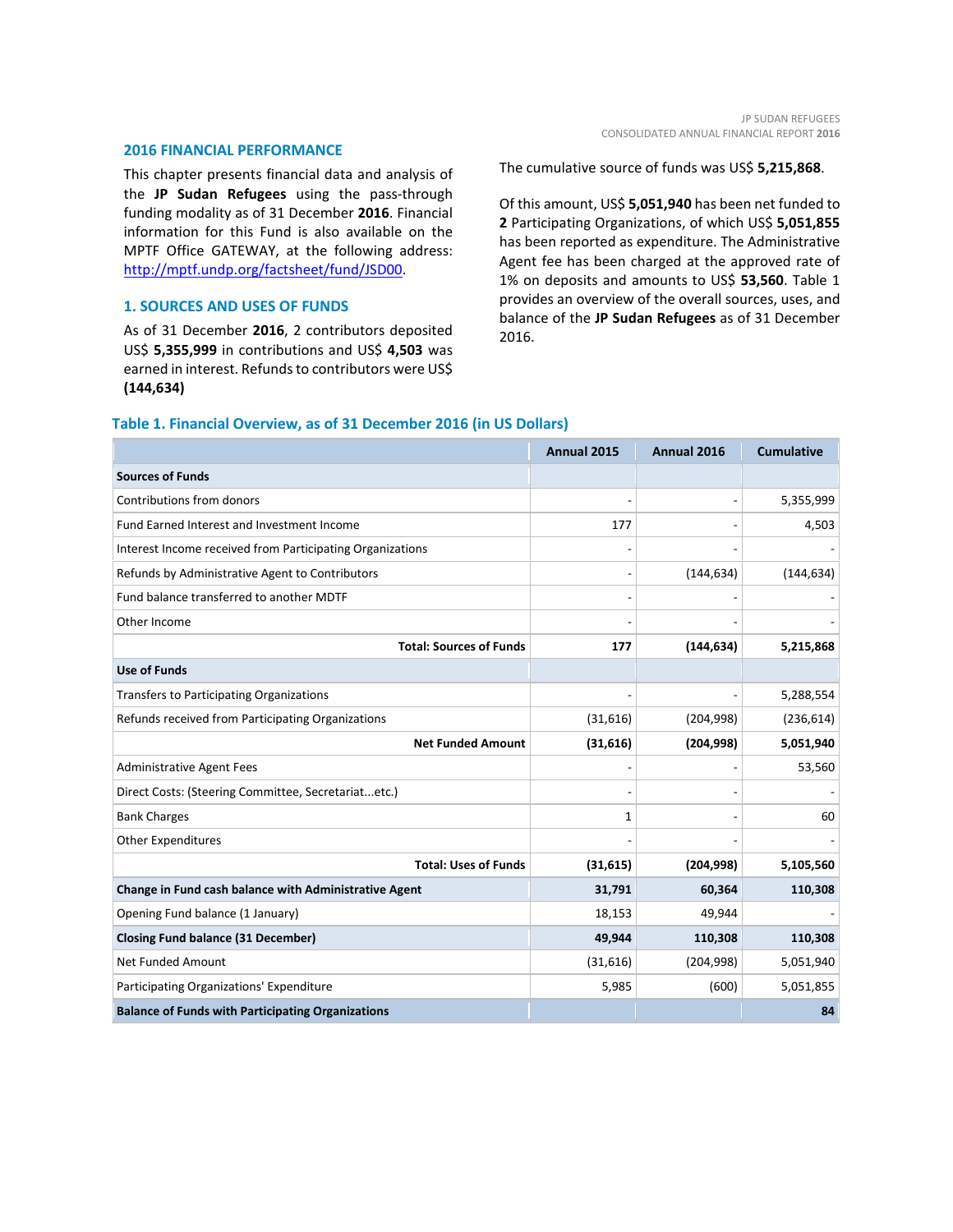#### **2. PARTNER CONTRIBUTIONS**

Table 2 provides information on cumulative contributions received from all contributors to this Fund as of 31 December **2016**.

The **JP Sudan Refugees** is currently being financed by **2** contributors, as listed in the table below.

The table below includes commitments made up to 31 December **2016** through signed Standard Administrative Agreements, and deposits made through **2016**. It does not include commitments that were made to the fund beyond **2016**.

# **Table 2. Contributors' Commitments and Deposits, as of 31 December 2016 (in US Dollars)**

| <b>Contributors</b> | <b>Total Commitments</b> | <b>Prior Years</b><br>as of 31-Dec-2015 Deposits | <b>Current Year</b><br>Jan-Dec-2016 Deposits | <b>Total Deposits</b> |
|---------------------|--------------------------|--------------------------------------------------|----------------------------------------------|-----------------------|
| <b>NETHERLANDS</b>  | 3,571,400                | 3,571,400                                        |                                              | 3,571,400             |
| <b>NORWAY</b>       | 1,784,599                | 1,784,599                                        |                                              | 1,784,599             |
| <b>Grand Total</b>  | 5,355,999                | 5,355,999                                        |                                              | 5,355,999             |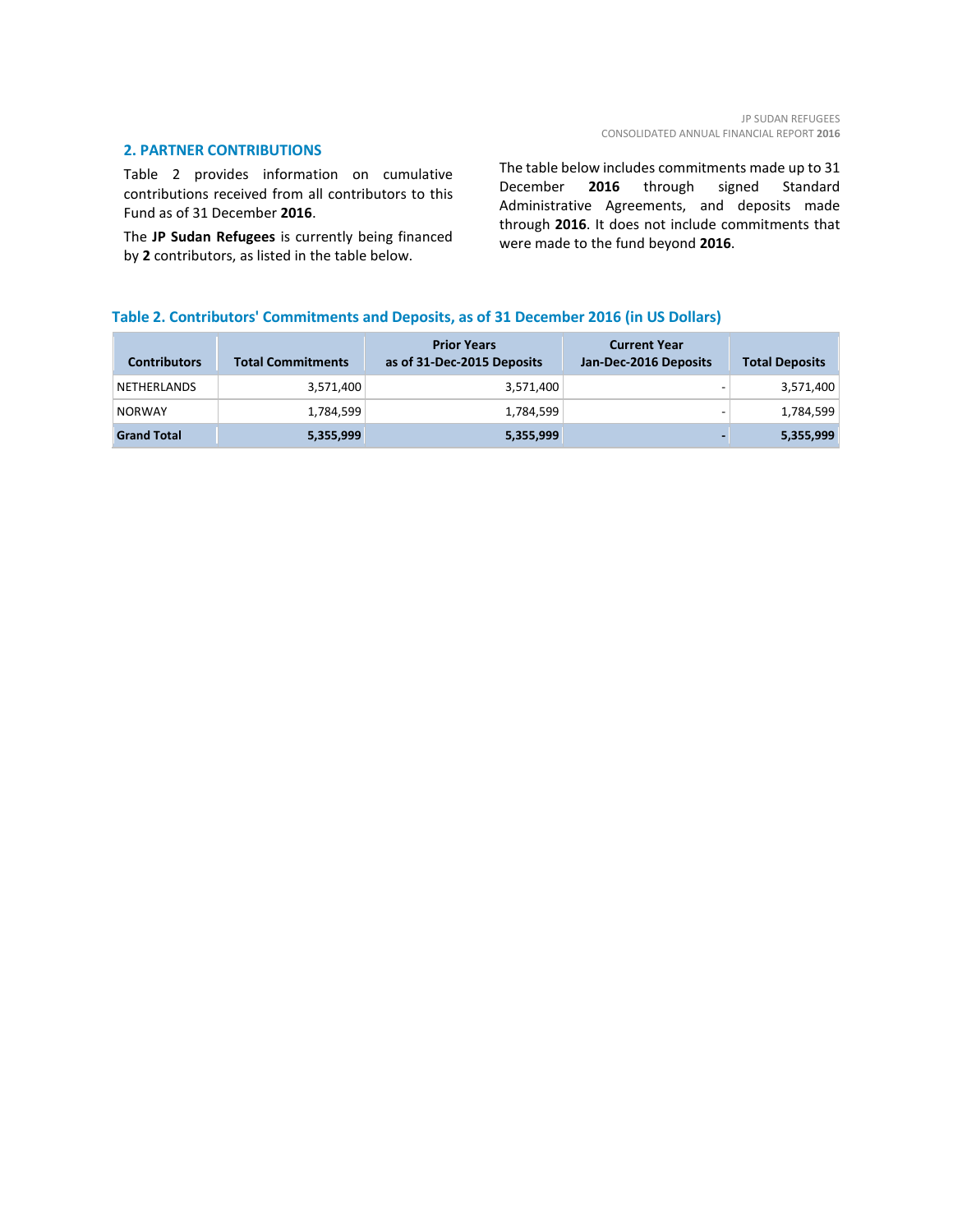#### **3. INTEREST EARNED**

Interest income is earned in two ways: 1) on the balance of funds held by the Administrative Agent (Fund earned interest), and 2) on the balance of funds held by the Participating Organizations (Agency earned interest) where their Financial Regulations and Rules allow return of interest to the AA.

As of 31 December **2016**, Fund earned interest amounts to US\$ **4,503**.

Details are provided in the table below.

# **Table 3. Sources of Interest and Investment Income, as of 31 December 2016 (in US Dollars)**

| <b>Interest Earned</b>                     | <b>Prior Years</b><br>as of 31-Dec-2015 | <b>Current Year</b><br>Jan-Dec-2016 | <b>Total</b> |
|--------------------------------------------|-----------------------------------------|-------------------------------------|--------------|
| <b>Administrative Agent</b>                |                                         |                                     |              |
| Fund Earned Interest and Investment Income | 4,503                                   |                                     | 4,503        |
| <b>Total: Fund Earned Interest</b>         | 4,503                                   |                                     | 4,503        |
| <b>Participating Organization</b>          |                                         |                                     |              |
| <b>Total: Agency earned interest</b>       |                                         |                                     |              |
| <b>Grand Total</b>                         | 4,503                                   |                                     | 4,503        |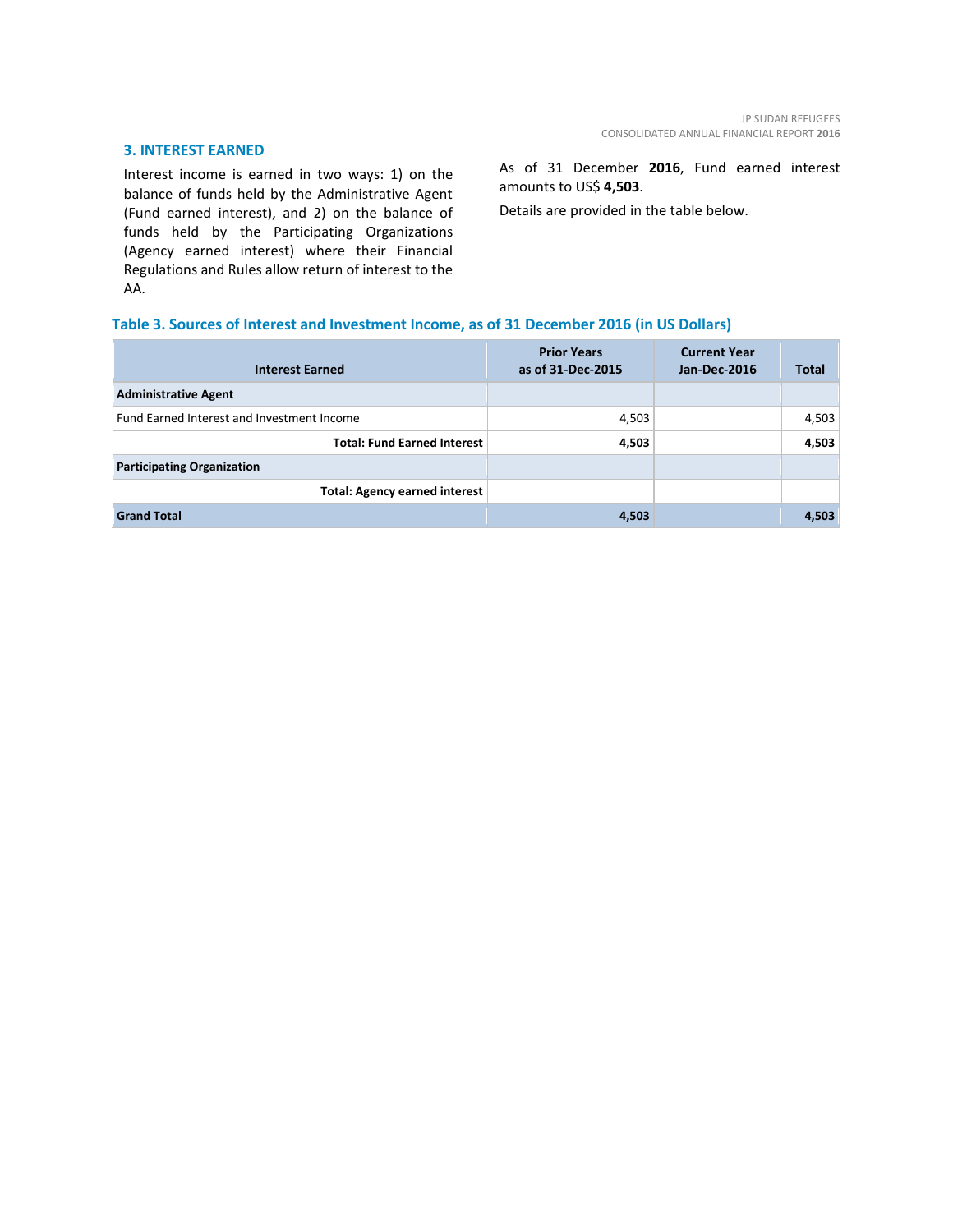#### **4. TRANSFER OF FUNDS**

Allocations to Participating Organizations are approved by the Steering Committee and disbursed by the Administrative Agent. As of 31 December **2016**, the AA has transferred US\$ **5,288,554** to **2** Participating Organizations (see list below).

#### **4.1 TRANSFER BY PARTICIPATING ORGANIZATION**

Table 4 provides additional information on the refunds received by the MPTF Office, and the net funded amount for each of the Participating Organizations.

# **Table 4. Transfer, Refund, and Net Funded Amount by Participating Organization, as of 31 December 2016 (in US Dollars)**

| <b>Participating</b> | Prior Years as of 31-Dec-2015 |                |                   | <b>Current Year Jan-Dec-2016</b> |                |                   | Total            |                |                   |
|----------------------|-------------------------------|----------------|-------------------|----------------------------------|----------------|-------------------|------------------|----------------|-------------------|
| Organization         | <b>Transfers</b>              | <b>Refunds</b> | <b>Net Funded</b> | <b>Transfers</b>                 | <b>Refunds</b> | <b>Net Funded</b> | <b>Transfers</b> | <b>Refunds</b> | <b>Net Funded</b> |
| <b>UNDP</b>          | 3,723,935                     | (31,616)       | 3,692,319         |                                  | (204, 998)     | (204, 998)        | 3,723,935        | (236.614)      | 3,487,321         |
| <b>UNHCR</b>         | 1,564,619                     |                | 1,564,619         |                                  |                |                   | 1,564,619        |                | 1,564,619         |
| <b>Grand Total</b>   | 5,288,554                     | (31,616)       | 5,256,938         |                                  | (204, 998)     | (204, 998)        | 5,288,554        | (236, 614)     | 5,051,940         |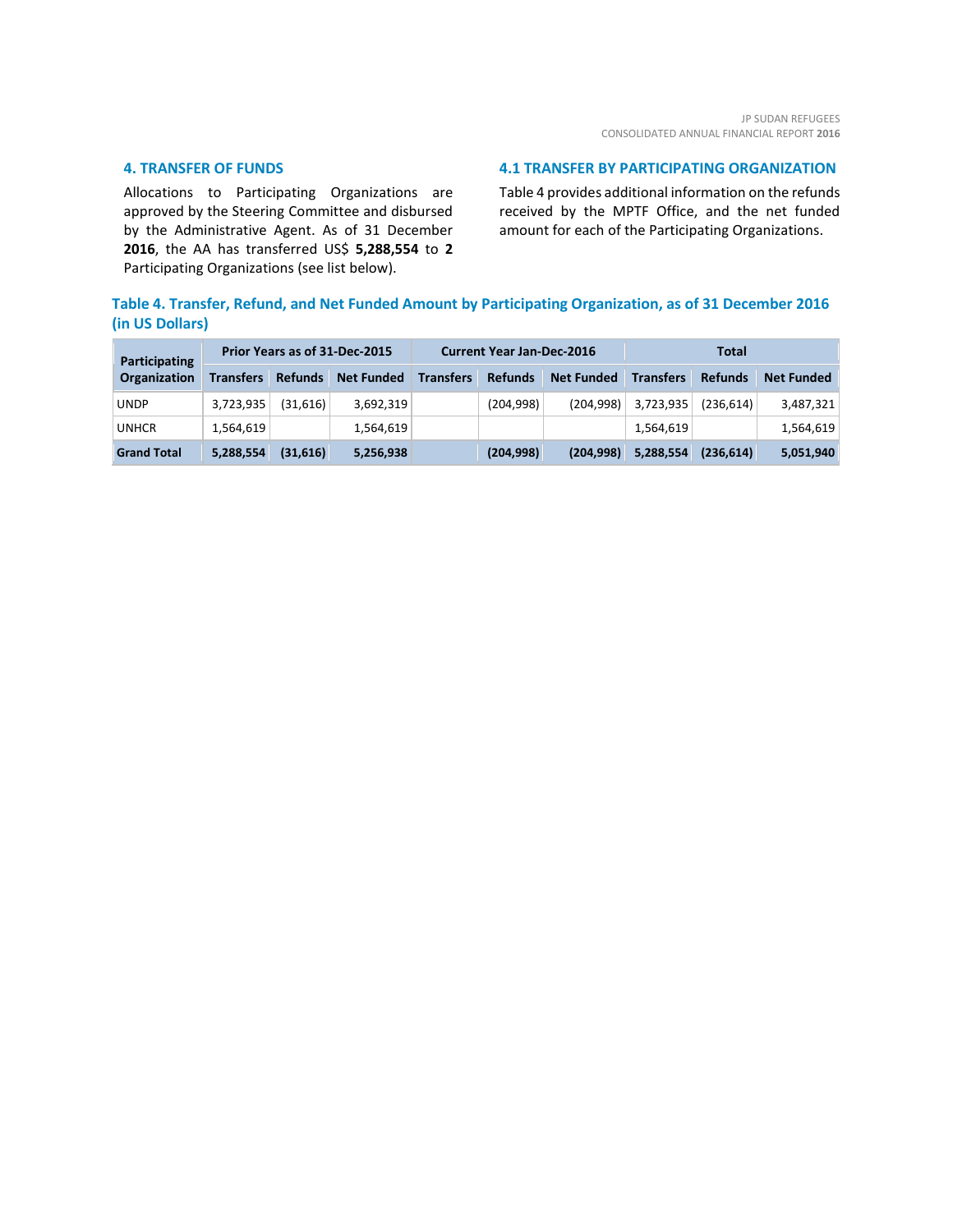## **5. EXPENDITURE AND FINANCIAL DELIVERY RATES**

All final expenditures reported for the year **2016** were submitted by the Headquarters of the Participating Organizations. These were consolidated by the MPTF Office.

Project expenditures are incurred and monitored by each Participating Organization, and are reported as per the agreed upon categories for inter-agency harmonized reporting. The reported expenditures were submitted via the MPTF Office's online expenditure reporting tool. The **2016** expenditure data has been posted on the MPTF Office GATEWAY at [http://mptf.undp.org/factsheet/fund/JSD00.](http://mptf.undp.org/factsheet/fund/JSD00)

# JP SUDAN REFUGEES

CONSOLIDATED ANNUAL FINANCIAL REPORT **2016**

### **5.1 EXPENDITURE REPORTED BY PARTICIPATING ORGANIZATION**

In **2016**, US\$ **(204,998)** was net funded to Participating Organizations, and US\$ **(600)** was reported in expenditure.

As shown in table below, the cumulative net funded amount is US\$ **5,051,940** and cumulative expenditures reported by the Participating Organizations amount to US\$ **5,051,855**. This equates to an overall Fund expenditure delivery rate of **100** percent.

# **Table 5.1 Net Funded Amount, Reported Expenditure, and Financial Delivery by Participating Organization, as of 31 December 2016 (in US Dollars)**

|                                             |                           |                             | <b>Expenditure</b>                      |                                     |                   |                           |
|---------------------------------------------|---------------------------|-----------------------------|-----------------------------------------|-------------------------------------|-------------------|---------------------------|
| <b>Participating</b><br><b>Organization</b> | Approved<br><b>Amount</b> | <b>Net Funded</b><br>Amount | <b>Prior Years</b><br>as of 31-Dec-2015 | <b>Current Year</b><br>Jan-Dec-2016 | <b>Cumulative</b> | <b>Delivery Rate</b><br>% |
| <b>UNDP</b>                                 | 3,723,935                 | 3,487,321                   | 3,487,836                               | (600)                               | 3,487,236         | 100.00                    |
| <b>UNHCR</b>                                | 1,564,619                 | 1,564,619                   | 1,564,619                               |                                     | 1,564,619         | 100.00                    |
| <b>Grand Total</b>                          | 5,288,554                 | 5,051,940                   | 5,052,455                               | (600)                               | 5,051,855         | 100.00                    |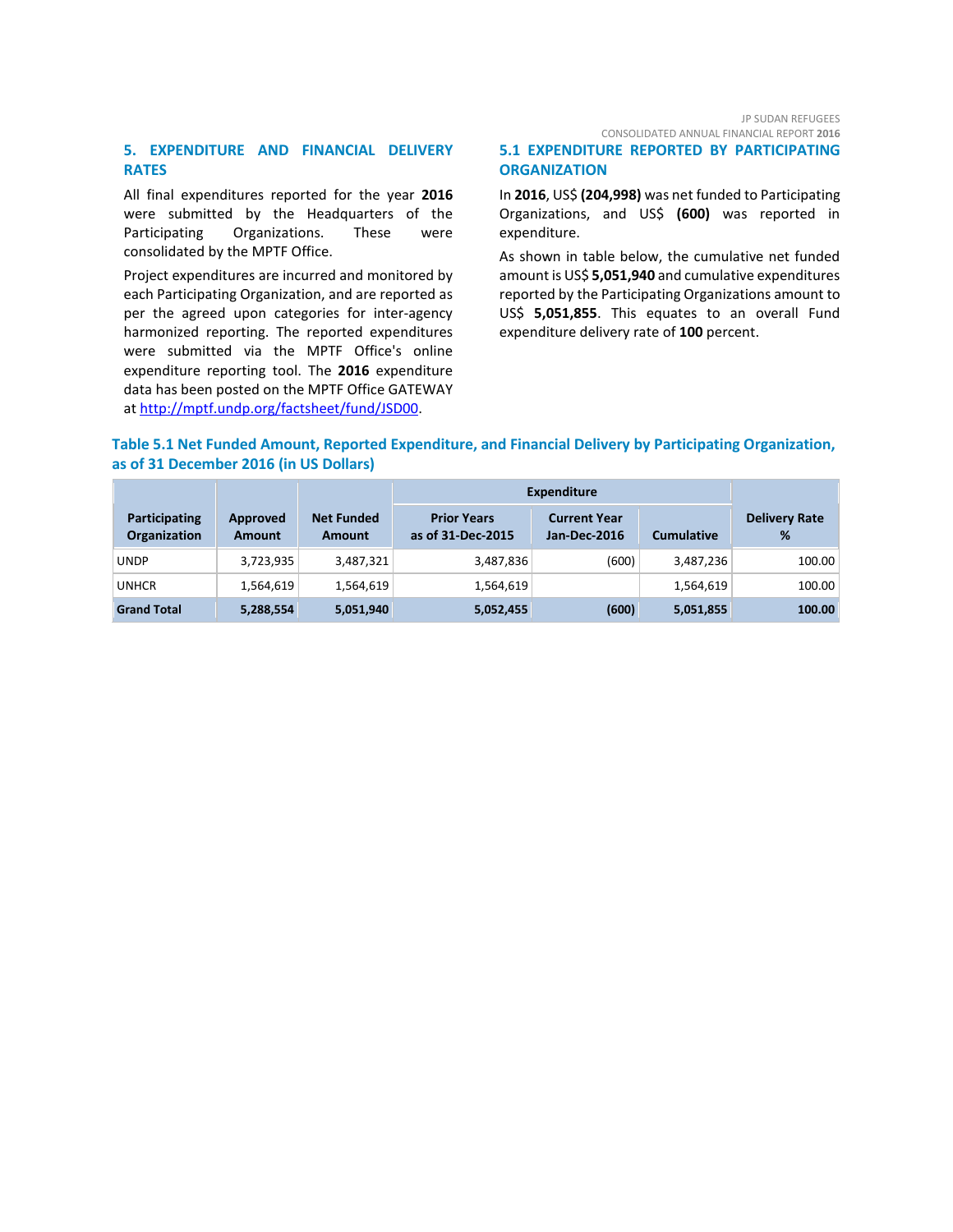#### **5.2 EXPENDITURE REPORTED BY CATEGORY**

Project expenditures are incurred and monitored by each Participating Organization and are reported as per the agreed categories for inter-agency harmonized reporting. In 2006 the UN Development Group (UNDG) established six categories against which UN entities must report inter-agency project expenditures, which were subsequently modified in 2012 by the UN Chief Executive Board (CEB) as a result of IPSAS adoption to comprise eight categories.

Table 5.2 reflects expenditure reported in the UNDG/CEB expense categories.

# **2012 CEB Expense Categories**

- 1. Staff and personnel costs
- 2. Supplies, commodities and materials
- 3. Equipment, vehicles, furniture and depreciation
- 4. Contractual services
- 5. Travel
- 6. Transfers and grants
- 7. General operating expenses
- 8. Indirect costs

\_\_\_\_\_\_\_\_\_\_\_\_\_\_\_\_\_\_\_\_\_\_

#### **Table 5.2 Expenditure by UNDG Budget Category, as of 31 December 2016 (in US Dollars)**

|                                           | <b>Expenditure</b>                      |                                     |              |                                                     |
|-------------------------------------------|-----------------------------------------|-------------------------------------|--------------|-----------------------------------------------------|
| Category                                  | <b>Prior Years</b><br>as of 31-Dec-2015 | <b>Current Year</b><br>Jan-Dec-2016 | <b>Total</b> | <b>Percentage of Total</b><br><b>Programme Cost</b> |
| Staff & Personnel Cost (New)              | 861,080                                 |                                     | 861,080      | 18.23                                               |
| Suppl, Comm, Materials (New)              | 336,298                                 | 652                                 | 336,950      | 7.13                                                |
| Equip, Veh, Furn, Depn (New)              | 177,412                                 |                                     | 177,412      | 3.76                                                |
| Contractual Services (New)                | 1,188,233                               |                                     | 1,188,233    | 25.16                                               |
| Travel (New)                              | 66,272                                  | (1,202)                             | 65,070       | 1.38                                                |
| Transfers and Grants (New)                | 1,269,822                               |                                     | 1,269,822    | 26.88                                               |
| <b>General Operating (New)</b>            | 815,909                                 | 9,150                               | 825,059      | 17.47                                               |
| <b>Programme Costs Total</b>              | 4,715,027                               | 8,600                               | 4,723,627    | 100.00                                              |
| <sup>1</sup> Indirect Support Costs Total | 337,429                                 | (9,200)                             | 328,229      | 6.95                                                |
| <b>Total</b>                              | 5,052,455                               | (600)                               | 5,051,855    |                                                     |

**<sup>1</sup> Indirect Support Costs** charged by Participating Organization, based on their financial regulations, can be deducted upfront or at a later stage during implementation. The percentage may therefore appear to exceed the 7% agreed-upon for on-going projects. Once projects are financially closed, this number is not to exceed 7%.